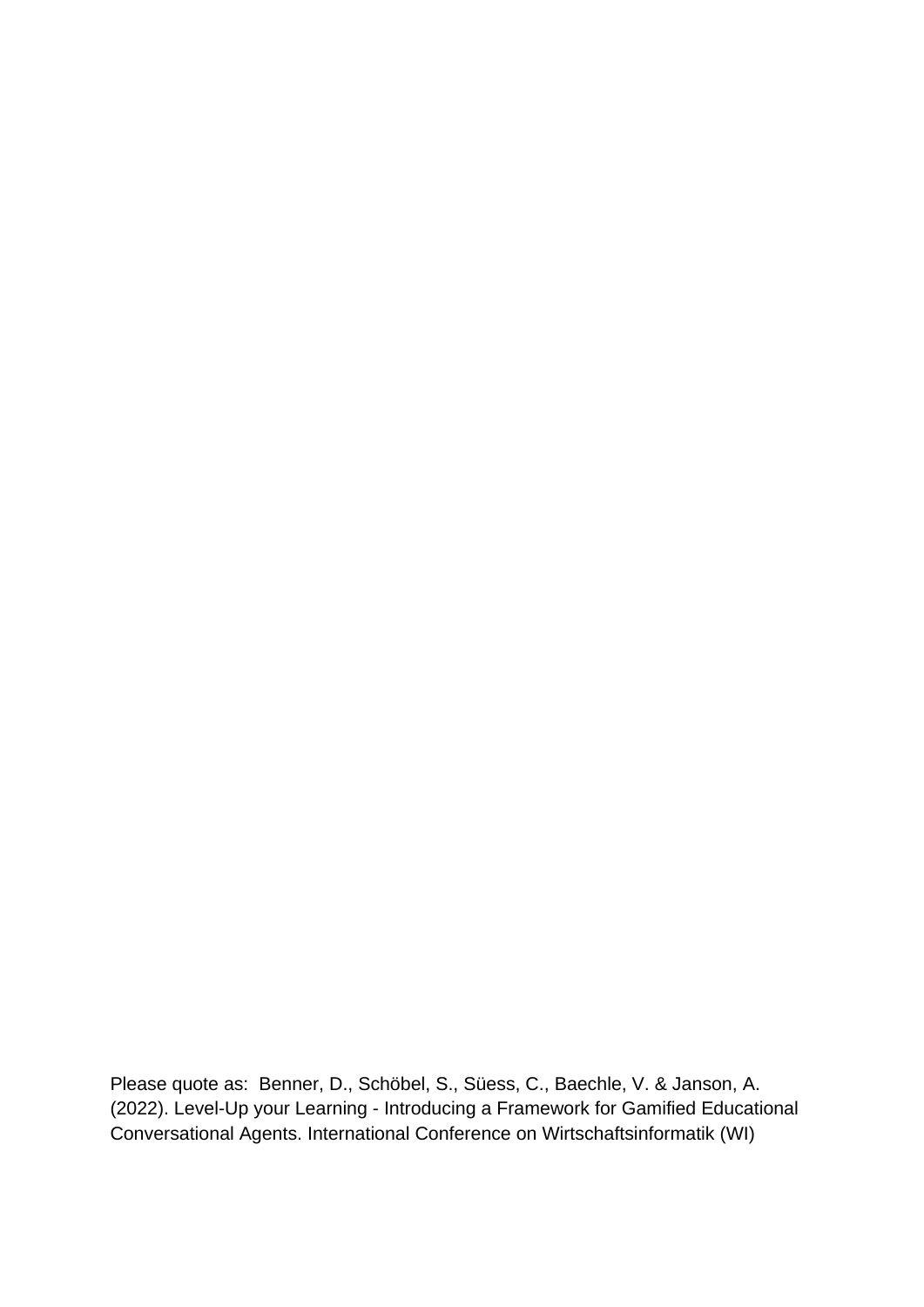# **Level-Up your Learning – Introducing a Framework for Gamified Educational Conversational Agents**

Denis Benner<sup>1</sup>, Sofia Schöbel<sup>2</sup>, Christoph Suess<sup>3</sup>, Vera Baechle<sup>3</sup>, Andreas Janson<sup>4</sup>

<sup>1</sup> University of Kassel, Information Systems, Kassel, Germany {benner}@uni-kassel.de <sup>2</sup> University of Osnabrück, Information Systems, Osnabrück, Germany [{sofia.schoebel}@uni-osnabrueck.de](mailto:%7bsofia.schoebel%7d@uni-osnabrueck.de) <sup>3</sup> Paixon GmbH, Schlieren, Switzerland {christoph.suess, [vera.baechle}@paixon.ch](mailto:vera.baechle%7d@paixon.ch) <sup>4</sup> University of St. Gallen, Institute of Information Management, St. Gallen, Switzerland {andreas.janson}@unisg.ch

**Abstract.** Driven by circumstances like the global pandemic many learners and educators realize the importance and value of self-regulated digital learning. To better support self-regulated learning, conversational agents have become more relevant. Conversational agents can act as tutor or as learning mate for learners. Although conversational agents have potential to better support self-regulated learning processes, challenges exist requiring implications about how to make these interactions more engaging and supportive. This study discusses the value of gamified conversational learning chatbots that use game elements to engage learners to guide researchers and practitioners to design conversational agents that effectively motivate learners and provide self-regulated learning at the same time. Therefore, we propose a systematically developed framework for gamifying educational conversational agents and contribute to theory by consolidating several theories about games, digital learning, and conversational agents and support practitioners by providing implications about what to care about when gamifying conversational agents.

**Keywords:** Gamification, Education, Framework, Conversational Agents

### **1 Introduction**

The pandemic has demonstrated to us the importance of self-regulated online learning. In today's online environments, it is becoming more and more relevant to assist learners in their learning process and to keep them engaged [1]. Self-regulated learning abilities are important, because learners have to organize and regulate their own learning progress, they need to be capable of working at tasks on their own and are required to train their skills on different levels which is challenging from a cognitive perspective [2]. In such an online setting outside the classroom, learners are oftentimes not assisted or guided by a teacher, resulting in questions that can remain unanswered [3].

<sup>17</sup>th International Conference on Wirtschaftsinformatik, February 2022, Nürnberg, Germany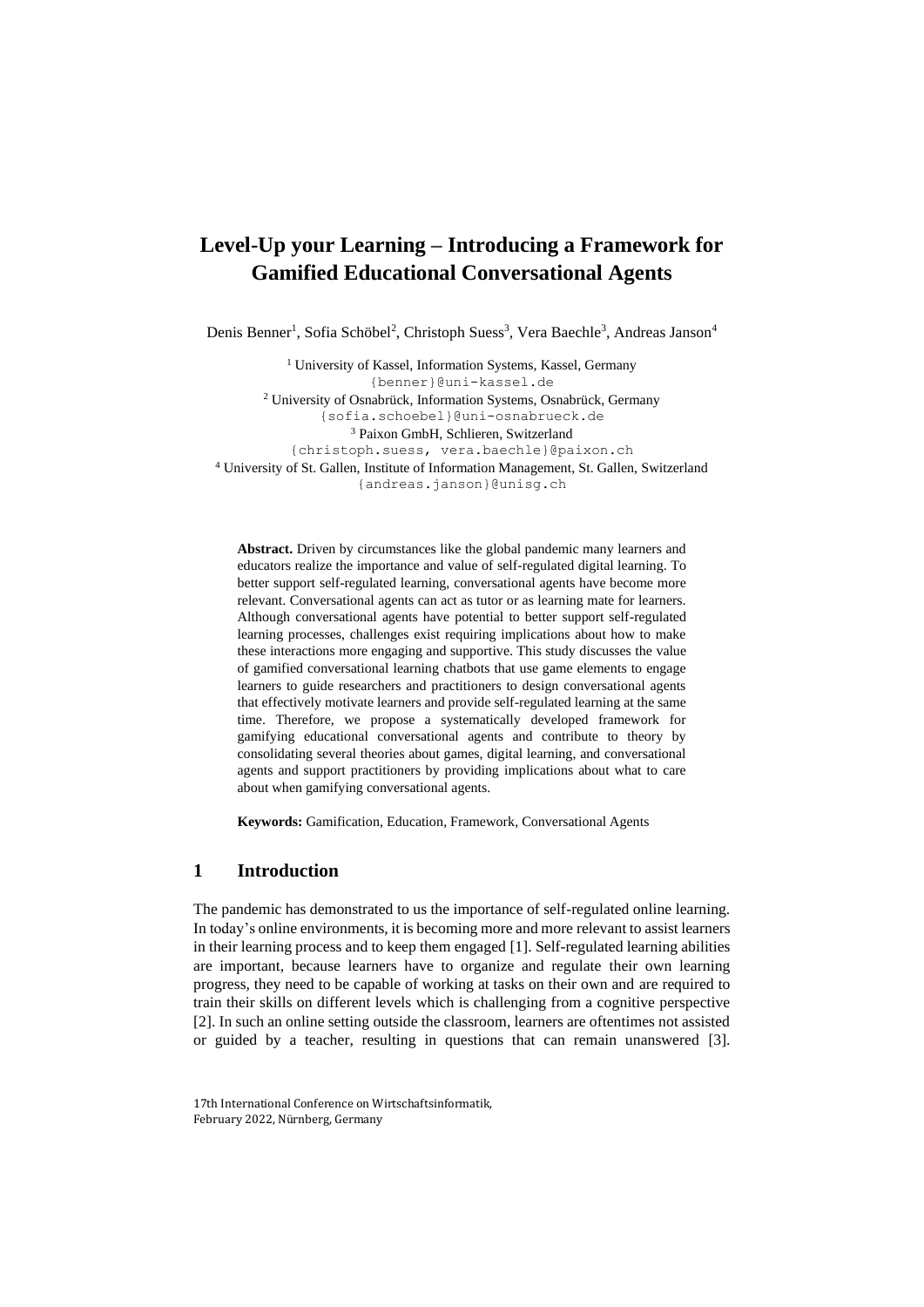Consequently, motivating learners in their self-regulated learning process has become significantly more important.

A solution to support a more regular and guided learner interaction is to work with so-called conversational agents (CA) [4]. CAs interact with learners and support them in their learning process and at the same time contribute to learner engagement and motivation [1, 5]. CAs can offer a textual interaction between a human and a what we typically call "chatbot"  $[6-8]$ . Furthermore, CAs are available  $24/7$  and can be individually adapted to a learning process and the needs of learners [4, 9, 10]. However, CAs are not a one size fits all solution without fault as the design and development of CAs still faces difficulties. Studies confirm that conversational agents are not universally accepted and many users (over 50%) do not like to interact with agents in general; further, many users (over 70%) also simply do not enjoy the interaction [11]. Recent research further confirms these findings and highlights that users can become demotivated because of a bad design of and interactions with conversational agents [12] resulting in unsatisfactory experiences [13], and bad performance (e.g., academic success) [14]. Consequently, advancements in CA design are required to ensure motivation and make these interactions more enjoyable. A solution to create a more motivating CA, and at the same time to support user performance, is to implement gamification. Gamification is used in in non-entertaining contexts to support user engagement by displaying game-like elements such as badges, points, or levels [15, 16]. Gamification in learning has already been proven to work in education (e.g., [17]) where researchers acknowledge the potential of gamified conversational agents [18], especially their ability to engage and motivate learners.

However, so far, research still struggles with how to use gamification in combination with CAs [19]. While there are attempts to gamify CAs, there is still a noticeable lack of feasible theoretical grounding and knowledge on this topic. Especially the theoretical component of gamifying CAs i.e., what theories are relevant seems to be a blind spot in current research. This translates into a lack of practical knowledge and tools practitioners can rely on for gamified CAs (e.g., frameworks, guidelines). These attempts are oftentimes not developed as true gamified CAs, instead they most often resemble "conversational UIs" with a gamification layer (e.g., [20]) and others a more game-like presentation (e.g., [21]). Moreover, these attempts also oftentimes use an approach without relying on a sound theoretical fundament (i.e., theories, frameworks), or focus on selective aspects like player types [22]. While these selective aspects are important, it limits the scope of the application and thus disregards a wider theoretical background. Such an approach can lead to undesired effects because important aspects and theoretical fundamentals are not accounted for. An example for this is the inclusion of competitive game design elements that may have adverse effects based on the setting and target audience [23].

Therefore, it is interesting to discuss what theories, factors and designs can be used when developing a conversational educational agent. With our study, we aim to cover a wider array of highly relevant criteria for developing gamified CAs in general and the educational context of our study. With our study, we want to analyze how gamification and it's theoretical background has been used in combination with CAs in digital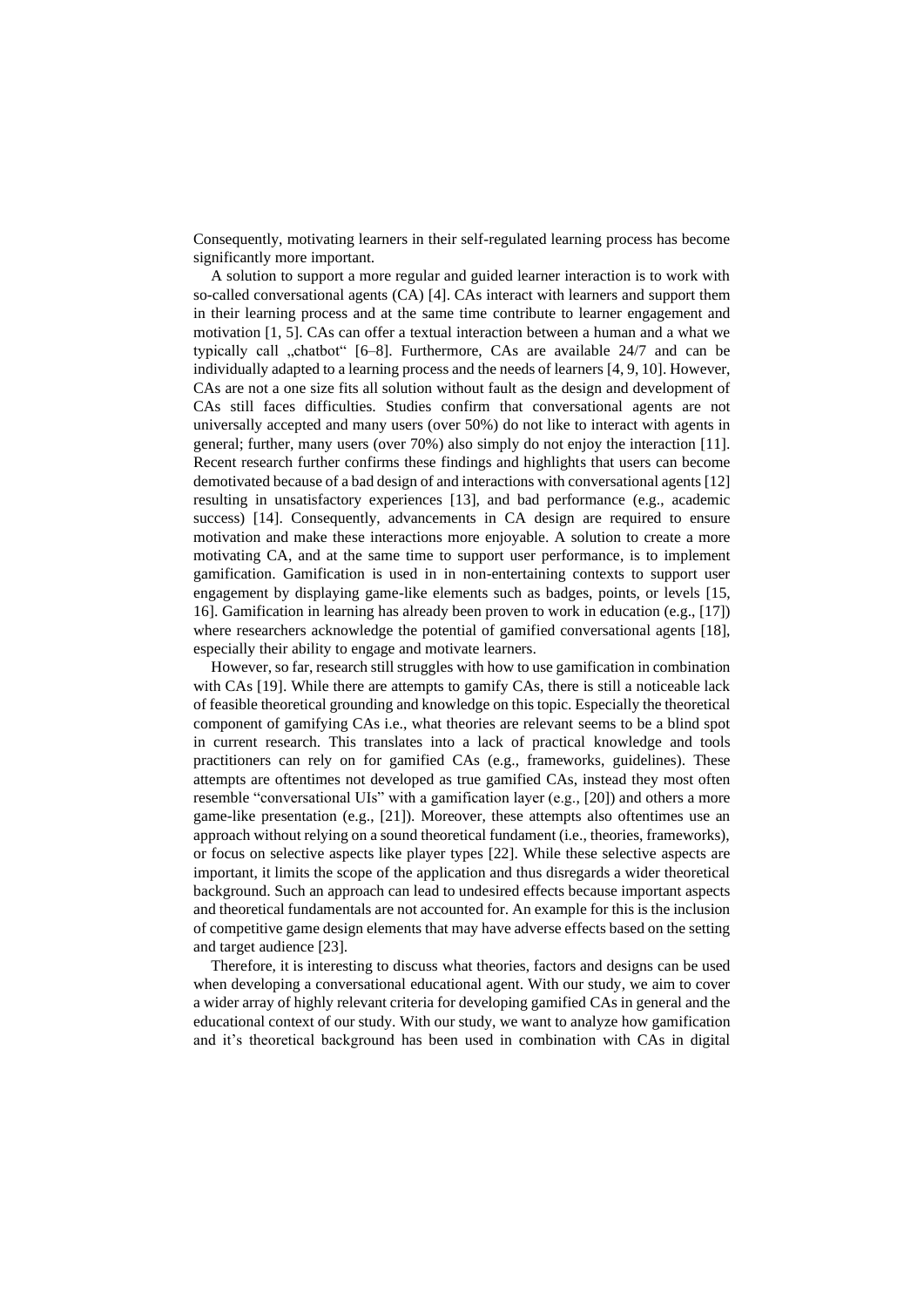learning settings, as educational CAs are becoming more relevant in improving learning outcomes [5]. With our study, we answer two research questions (RQ):

*RQ1: What is the state-of-the-art of gamifying CAs in digital education? RQ2: How can we support practitioners in gamifying educational CAs?*

To answer our research questions, we present the results of a systematic literature review and propose a developed framework based on our review. We aligned the framework with the revised learning goal taxonomy of Bloom (1956) [24] by Anderson et al. (2001) [25], and the theory of learner goal orientation by Ames (1992) [26]. We consolidate the results of our literature review and consider relevant theories, to develop our framework that can be of assistance for practitioners. To demonstrate the usefulness of our framework, we present a case-based approach in training how we created *Micromate* – a gamified educational CA by using our own framework. With our work we support theory by clarifying about how to design and gamify CAs in digital learning. We demonstrate to practitioners how our developed framework can be used to guide the construction of a gamified CA in digital learning.

## **2 Theoretical Background**

### **2.1 Gamified Conversational Agents**

For our work, two terms are relevant: CAs, and gamification. The term CAs, here textbased CAs, refers to advanced programs that use natural language and artificial intelligence to interact and converse with humans [6, 8]. Moreover, CAs offer an around the clock availability, human-like experience and interaction [27] which makes them a popular choice for many digital applications including digital learning [28]. The underlying idea behind CAs is a technology-based approach to fulfill tasks and to provide assistance for humans [27], for example in the case of learning [9, 29]. In this study, we rely only on text-based CAs, not on speech-based ones such as Alexa, although these also exist. We make this choice as we see text-based CAs as a more practical approach for standardized digital education applications that build upon learning management systems, text-based apps and existing tools (e.g., Microsoft Teams) which have become widespread in our current digital education environment. We explain the specificalities of text-based CAs with regard to gamification below.

Gamification has been developed with the intention to motivate and engage users in working on their activities and is widely applied in the field of information system (IS) as well as digital education. In other words, gamification is well-known method to increase user motivation by using game design elements in non-entertaining-based context [15]. Typically, gamification and its elements are implemented in IS applications with one of the most prominent examples being the ever so popular Nike+ sports app. Connecting them to conversational educational CAs makes the tutor the one that rewards a user. In classroom settings, teachers are typically the ones that motivate their students. If we collaborate with such a CA, the agent has the intention to motivate his learners to keep interacting with him. To achieve such motivating effects, different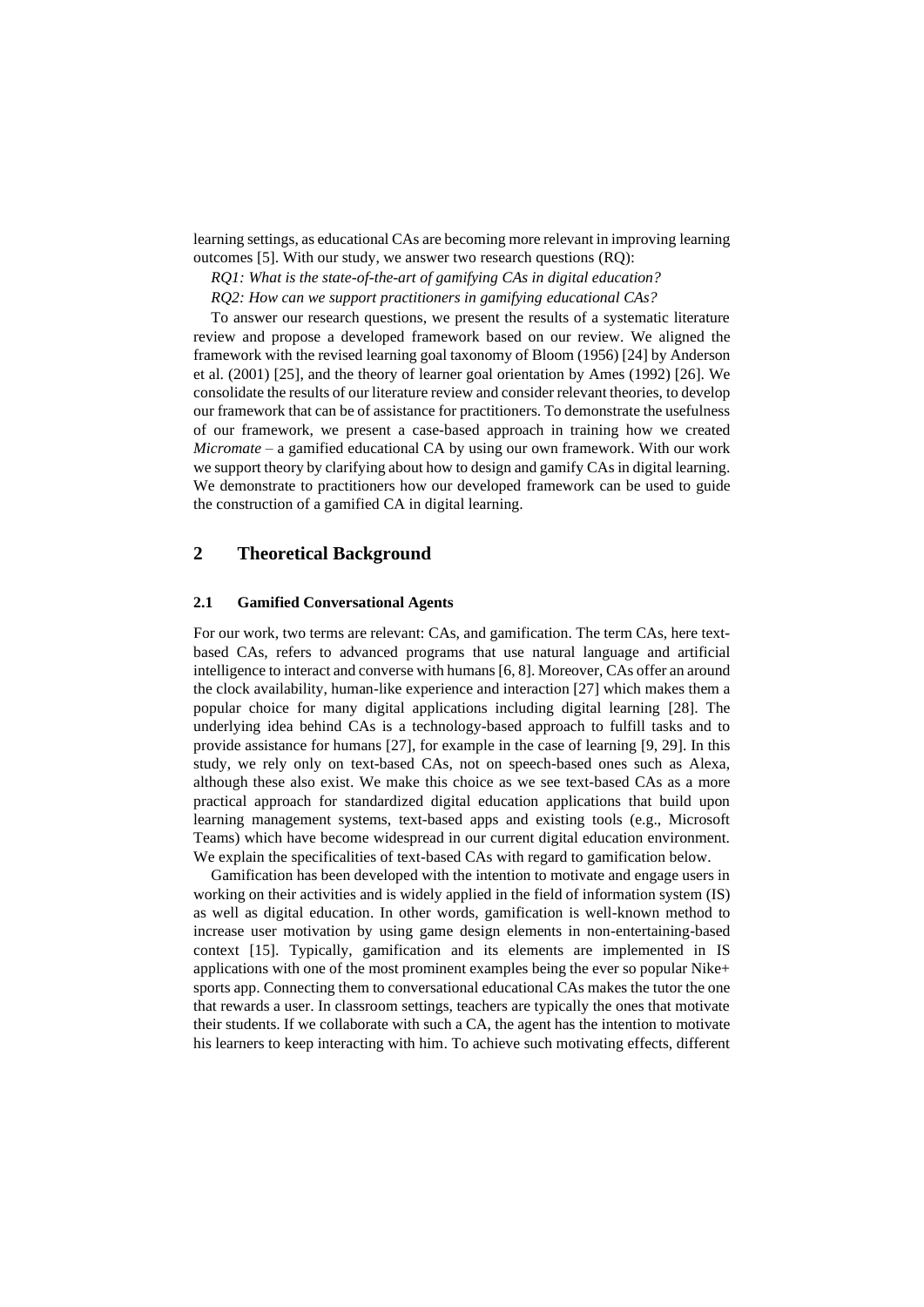elements can be used. *Table 1* provides an overview about existing elements based on the taxonomy of Schöbel et al. (2020) [30].

| <b>Element Name</b>       | <b>Description</b>                                                                                                                                              |
|---------------------------|-----------------------------------------------------------------------------------------------------------------------------------------------------------------|
| Points                    | A numerical unit that is obtained for completing an activity.                                                                                                   |
| <b>Badges</b>             | A visual icon that signifies an achievement a user accomplishes while working<br>on an activity.                                                                |
| Virtual Goods             | Assets with a perceived value that can be purchased or traded (e.g., coins).                                                                                    |
| Level                     | Shows a user's progress in working on system activities and displays their<br>experience through different (increasing) level positions.                        |
| Ranking                   | A user can compare their own performance with the performance of other users.                                                                                   |
| Progress Bar              | A progress bar is used to indicate the user's progress when working on activities.                                                                              |
| Feedback /<br>Information | Feedback provides users with information about how well they have performed<br>and helps to keep them aware of progress and failure when working on activities. |
| Avatar                    | Avatars are either used as tutors or as user representation and can visualize in<br>different forms (e.g., with a human or animal shape).                       |
| Goals                     | Goals are achievable steps that users can accomplish while working on activities.                                                                               |
| <b>Time Pressure</b>      | Time pressure is applied regarding the completion of certain activities using e.g.,<br>a counter or an hourglass.                                               |
| <b>Narratives</b>         | Narratives are used to tell a story and generally embed every activity.                                                                                         |
| Reminder                  | A reminder is used to visualize the user's past behavior by presenting them with<br>a history of their actions.                                                 |

**Table 1:** Elements and their Description based on Schöbel et al. (2020) [30]

In our study, we identify in each of the papers, which element was used and how it was designed for the context of digital learning. Looking at the elements and their functionalities indicates that not each element could be suitable to combine it with CAs – we marked the cells in grey and explain our reasoning as follows.

Time pressure has been proven to be not effective in the context of digital learning, it rather increases pressure and cognitive stress of learners, thus potentially decreasing their learning performance and success [31]. Ranking would require a connection to other learners and their results which could be difficult to realize if an agent is just interacting with an individual learner. Moreover, ranking is targeted towards more competitive personalities or players who search for direct comparison and contest. Nevertheless, we will include these game design elements in our research to provide a complete overview on what and how game elements are used in literature. In the context of learner goal orientation these competitive personalities reflect the learner goal orientation of performance, where the focus is to be better than the competition, with less effort and better results in direct comparison [26]. While this may work in sports or games for enjoyment, it may put unnecessary stress on learners who do not have such a strongly competitive mindset, potentially demotivating them. This becomes especially problematic with weaker or disadvantaged learners who won't be able to compete with the higher performing students, thus are more likely to disengage from using such a system [23]. Whereas more competitive learners with performance orientation may prove more difficult to design learning experiences for, masteryoriented learners are much easier as they focus on their own learning success driven by the intrinsic motivation to get better.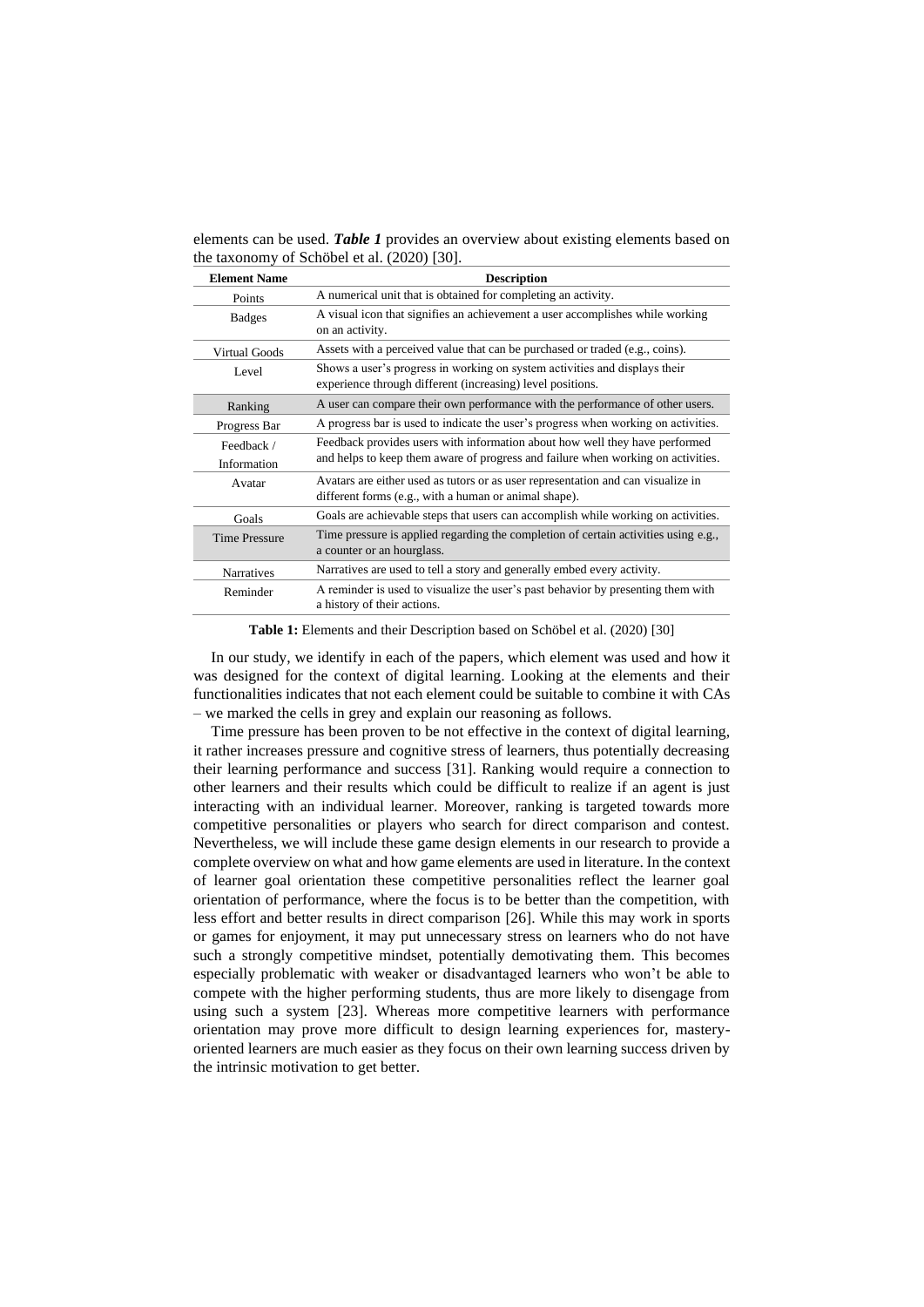#### **2.2 Cognitive Learning Goal Dimensions and Learner Goal Orientation**

Designing a learning experience or lesson – whether digital or analog in class – starts with the definition of learning goals as the learning goals and the cognitive dimensions define what knowledge is expected to be attained and what learning outcome is targeted [32]. Therefore, CAs that are used in the context of digital learning, need to consider the purpose of a training and what is being taught to a learner (e.g., language learning [33]). After defining the learning outcomes goals and dimensions in the first step, all following characteristics can be defined. For example, it is different if we taught basic facts to a learner or if we try to support training complex problem solving skills [34].

To understand how we can design CAs aligned to the purpose of learning and teaching, we can refer to the work done by Anderson et al. (2001) [25]. This cognitive learning goal dimensions taxonomy considers the difficulty of learning tasks on various levels. On the ground level, we have the dimension of *remembering* that is about recalling facts and basic concepts [24, 25]. In such a setting, an agent can follow a simple question and answer dialogue asking learners about how to define specific aspects. In an upper level, *understanding* is about explaining ideas and concepts [24, 25]. Here, an agent can try to let learners classify something of interest. The dimension of *applying* asks for using information in new situations [24, 25]. A conversational tutor could present a case to a learner letting him decide about the solution to a given, new problem. Once *analyzing*, learners are asked to draw connections among ideas other than *evaluating* which is about justifying and deciding [24, 25]. Lastly *designing* is about producing new and original work. A supporting tutor could for example guide a group of users in systematically creating a new solution and idea based on what has been learned by them. The cognitive learning goal dimensions as defined by the educator or learning designer then in return can imply the role and relationship a conversational tutoring agent may fulfill.

Based on this, the educator has then to account for the different learner orientations (i.e., mastery and performance) as these can influence the choice of the design implementation of the agent. Such as, considering how to present learning materials to a learner it matters which kind of goal strategy a learner personally follows and considers. While digital learning with conversational agents differs from traditional learning or even online classroom learning, the same base concepts apply. Therein, students follow two distinct strategies or goals when learning, namely mastery or performance [26]. Mastery-oriented learners focus on effort and outcome of learning activities. Thus, the learners are mainly intrinsically goal driven and motivated as they see oneself efficacy based on success or mastery of their skills, i.e., understanding, improving and achieving. On the contrary, performance focuses comparative outcomes. Therefore, learners are focused on doing better than others, being successful with less effort than others or surpassing standards. However, performance-based learning can become a double-edged sword as learners who do not achieve success after trying can become easily demotivated [26], e.g., when disadvantaged learners are outperformed by high achievers. Thus, differences in learner orientation and capabilities can be important and should be considered. In order to address this, we use build on learnerorientation as a theory [26] and cognitive learning goal dimensions as a theory [25] to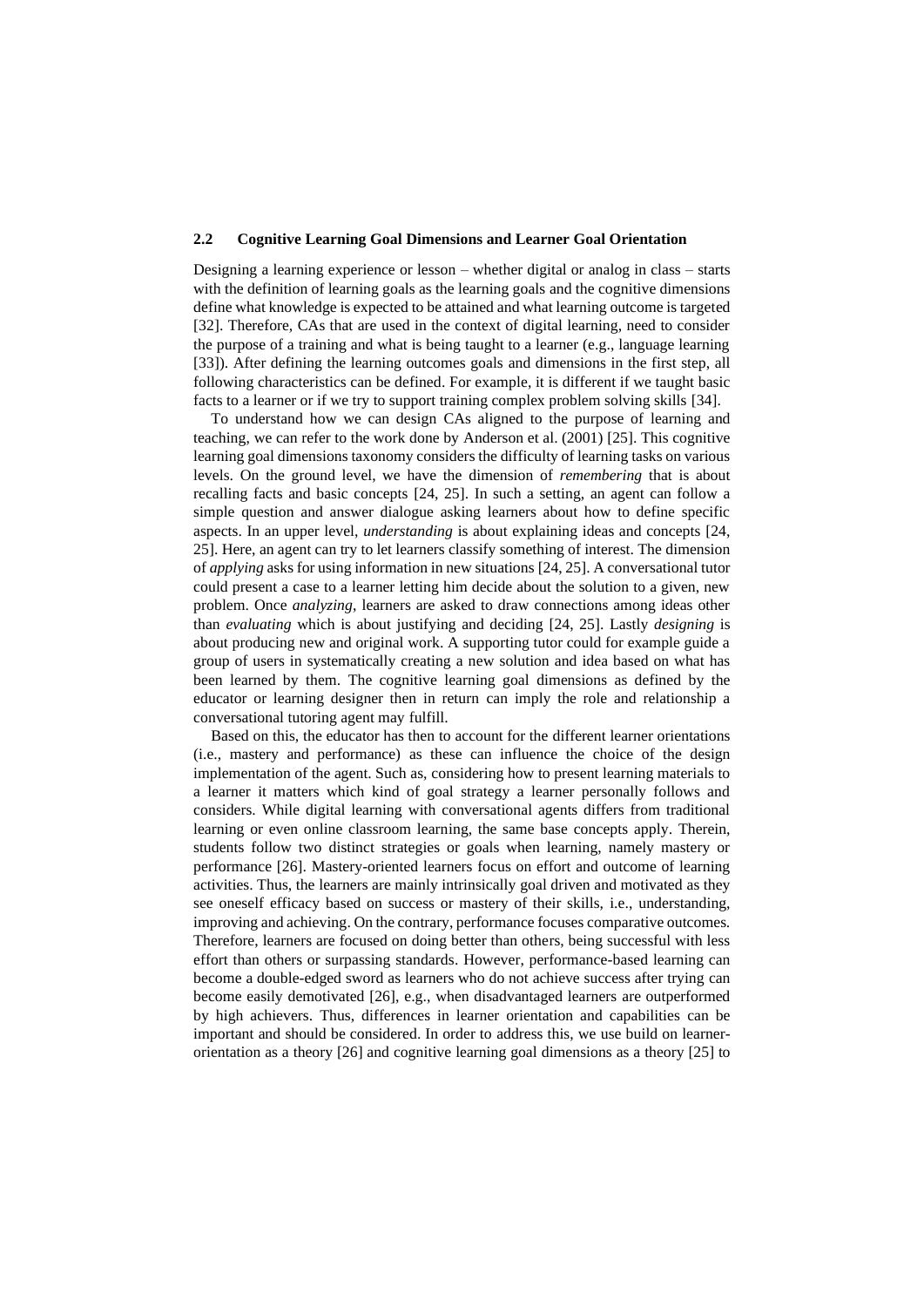develop a solution suitable for a wide range of learners. For example, tasks reflect the learning activities (e.g., quizzes), authority marks the role and behavior of the teacher (e.g., tutor), and evaluation/recognition address the need for approval (e.g., feedback or rewards). We then apply these concepts to our conceptual framework for gamifying educational conversational agents. Later, we also demonstrate our framework in practice by presenting a prototype agent which we further explain in the discussion.

# **3 Methodological Approach**

To develop our contribution we adopt the three-step process as introduced by Weick (1989) [35]. The first step is to outline the problem. Our work is based on the question of how to gamify educational CAs to make them more engaging and outcome supporting. The second step is concerned with reviewing relevant literature. Third, to analyze and discuss relevant literature, we followed the recommendations given by Vom Brocke et al. (2015) [36] and Webster and Watson (2002) [37]. *Figure 1* provides an overview about our systematic literature search.



**Figure 1:** Systematic Literature Search

To identify relevant studies, we used the following search streams which reflect different denominations of CAs as we have defined them for our research paired with keywords targeted as the application domain and our underlying goal of increasing motivation and engagement in learners:

- ("chatbot" OR "conversational agent" OR "assistant") AND ("learning" OR ", education" OR "teaching" OR "tutor/ing").
- ("gamification" OR "game design" OR "gameful") AND ("education" OR , teaching " OR , learning " OR , tutor/ing " AND (, motivation " OR , engagement")

We searched in three different databases, namely ACM DL, AISeL, and IEEEXplore. We chose these databases because AISeL covers the most significant outlets of the IS community while ACM DL and IEEEXplore cover a more implementation-oriented facet of CAs. After running our keyword combinations in all three databases, we ended up in a total number of 3488 papers. To reduce the number of studies, we first read the abstract of each paper to identify if the studies operate in the context of digital learning and on CAs and gamification. In a second step, we used inclusion and exclusion criteria to screen each paper in more detail. Each paper had to focus on CAs and gamification in the context of digital learning. The studies had to work with design recommendations about how to create and support motivation while interacting with tutoring CAs or implementations of at least game-like or gameful tutoring systems for learning. We did not consider studies that discuss technical aspects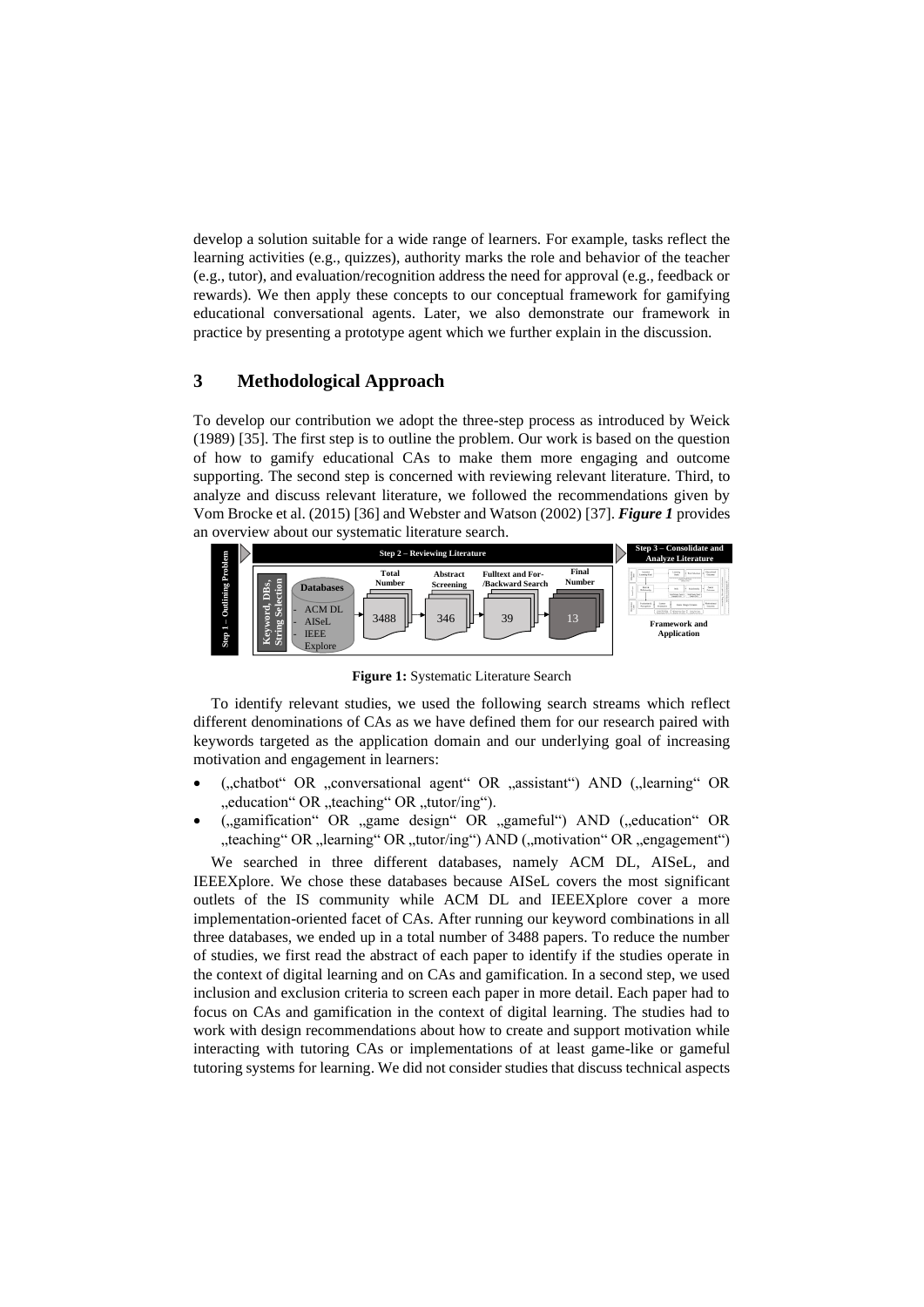of designing CAs (e.g., underlying computational aspects like machine learning algorithms). Lastly, we did not consider studies that focused on service aspects in the context of digital learning – our goal is to identify studies that operate that are used to support a learning process itself. Including a forward and backward search as described by Webster and Watson (2002) [37], we identified 13 relevant papers which we organized in two concept matrices in the following section (see Table 2 and Table 3). During the process we had two researchers code and validate the literature results.

The third step in the process covers the selection of relevant factors and development of the theoretical perspective and model [35]. In our work we focus on analyzing the literature to determine and extract the relevant criteria and theories for designing a gamified educational CA. These results are relevant to the development of our main contribution, the theoretical model in the form of a framework for designing gamified educational CAs. Therefore, we focused on the setting, role of the CA, the learner orientation and addressed learning goals to account for the learning characteristics.

Further, we also extracted relevant theory streams and used game design elements. We then used these results to develop a framework for designing gamifies educational conversational agents in digital learning.

### **4 Results**

#### **4.1 Gamifying Conversational Agents in Digital Learning**

First, we present the results regarding the educational factors (see Table 2). Looking at the learning setting we find that most of the reviewed literature is placed in a non-formal setting (i.e., casual learning such as Duolingo) in contrast to only three finding of formal learning (i.e., academic setting incl. examination).

Concerning the role of the gamified educational CA, we find that not one agent is implemented as co-learner. We therefore conclude that CAs are not being used as equal learning mates for collaborative activities; instead, current educational CAs rely on a more traditional teacher-student role and relationship.

Regarding the addressed learning goals that are mostly in the lower categories with "understand" being the most prominent one, we assume that this approach is sufficient or preferrable, as many agents are being used for quizzes or language learning (e.g., vocabulary, grammar).

As for the learner orientation, we observe that all but one focus on mastery and only one implementation on performance. This is also reflected in the choice of game design elements and theories, where the performance implementation makes use of player types and competitive game design elements (e.g., ranking).

Following, we present the results about the used theories and game design elements (see Table 3). We find that authors rely on three major streams of theories: 1. Motivational theories, 2. Social theories and 3. Educational theories. However, we also find that about half the reviewed literature either does not use any theoretical background or the authors do not disclose used theories.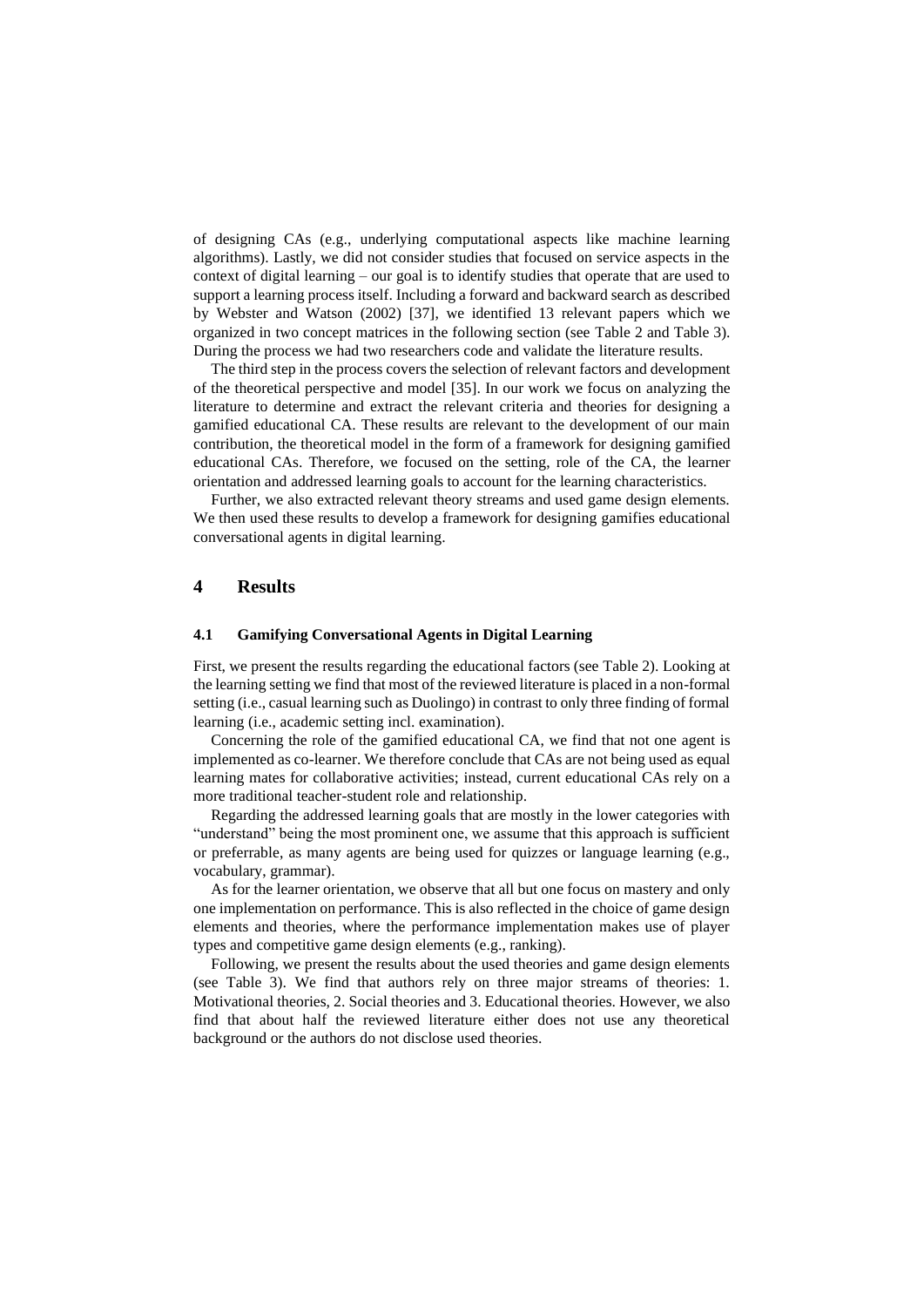|                                 | Learning<br><b>Setting</b> |             | <b>CA Role</b> |              | <b>Learner</b><br>Orien-<br>tation |             | <b>Cognitive Learning Goal</b><br><b>Dimensions</b> |             |             |              |              |              |  |
|---------------------------------|----------------------------|-------------|----------------|--------------|------------------------------------|-------------|-----------------------------------------------------|-------------|-------------|--------------|--------------|--------------|--|
| Author                          | Fornal                     | Non-formal  | Tutor          | Co-Learner   | Performance                        | Mastery     | Remember                                            | Understand  | Apply       | Analyze      | Evaluate     | Create       |  |
| Utomo/Santoso <sup>[38]</sup>   |                            | $\mathbf x$ | $\mathbf x$    |              |                                    | $\mathbf x$ | $\mathbf{X}$                                        | $\mathbf x$ |             |              |              |              |  |
| Vladova et al. [39]             |                            | X           | X              |              |                                    | $\mathbf x$ |                                                     | $\mathbf x$ | $\mathbf x$ | $\mathbf x$  |              |              |  |
| Cress et al. [40]               |                            | $\mathbf x$ | $\mathbf x$    |              |                                    | $\mathbf x$ |                                                     | $\mathbf x$ |             | $\mathbf x$  |              |              |  |
| Katchapakirin/Anutariya<br>[41] |                            | X           | X              |              |                                    | X           |                                                     | X           | X           |              |              | X            |  |
| Pham et al. [42]                |                            | $\mathbf x$ | $\mathbf x$    |              |                                    | $\mathbf x$ | $\mathbf{x}$                                        | $\mathbf x$ |             |              |              |              |  |
| Hayashi [43]                    | X                          |             | X              |              |                                    | X           |                                                     | X           |             | X            | X            |              |  |
| Damljanovic et al. [44]         |                            | $\mathbf x$ | $\mathbf x$    |              |                                    | $\mathbf x$ | $\mathbf x$                                         |             |             |              |              |              |  |
| Ruan et al. [45]                |                            | X           | $\mathbf x$    |              |                                    | X           | X                                                   | X           |             |              |              |              |  |
| Winkler et al. [46]             |                            | $\mathbf x$ | X              |              |                                    | X           | $\mathbf x$                                         | $\mathbf x$ | $\mathbf x$ |              |              |              |  |
| Ruan et al. [47]                | X                          |             | $\mathbf x$    |              |                                    | $\mathbf x$ |                                                     | $\mathbf x$ | $\mathbf x$ | X            |              |              |  |
| Alobaidi et al. [48]            |                            | $\mathbf x$ | $\mathbf x$    |              |                                    | $\mathbf x$ | $\mathbf x$                                         |             |             |              |              |              |  |
| Lechler et al. [49]             | $\mathbf{X}$               |             | $\mathbf x$    |              |                                    | $\mathbf x$ |                                                     |             |             | $\mathbf{X}$ | $\mathbf x$  |              |  |
| Fadhil/Villafiorita [20]        |                            | X           | $\mathbf x$    |              | X                                  |             |                                                     | X           | X           |              |              |              |  |
| $\Sigma$ (n=13)                 | 3                          | 10          | 13             | $\mathbf{0}$ | $\mathbf{1}$                       | 12          | 6                                                   | 10          | 5           | 5            | $\mathbf{2}$ | $\mathbf{1}$ |  |

**Table 2:** Educational Characteristics and CA Role

Regardless, we find that most literature relies on motivational theories (for gamification) and educational theories (for educational context), while CAs are based on theory in only one case. With regard to gamification we find the Self-Determination Theory [50] and the Hexad Player Types [22] being used.

Regarding educational theories we find cognitive learning goals to be broadly applied [24, 25]. For social theories we find Social Presence and Social Agency to be prevalent theories [51, 52]. Moreover, we also found the flow theory to partially being taken up which is reasonable as flow engulfs the entire user or learning experience during the overall interaction [53].

Nevertheless, we also find that some researchers do not build upon a solid theoretical foundation or framework which decreases transparency and reproducibility. We therefore want to stress the importance of basing research on a sound theoretical basis and disclosing it as well.

Next, we analyzed what game design elements are being used. Here, we find that the vast majority of analyzed CAs relies on feedback and information elements, as well as goal setting. The remaining game design elements are almost evenly split with occurrences between one and three. Further, we could not find the game design elements "time pressure" and "virtual goods" being used even once. In the case of time pressure it is understandable since additional pressure in a learning scenario may result in negative effects [54]. However, we can only assume why virtual goods are not being used, we assume that the implementation in a CA application may prove as difficult, especially as this mechanic relies on having people to trade with available, which defeats the purpose of the agent.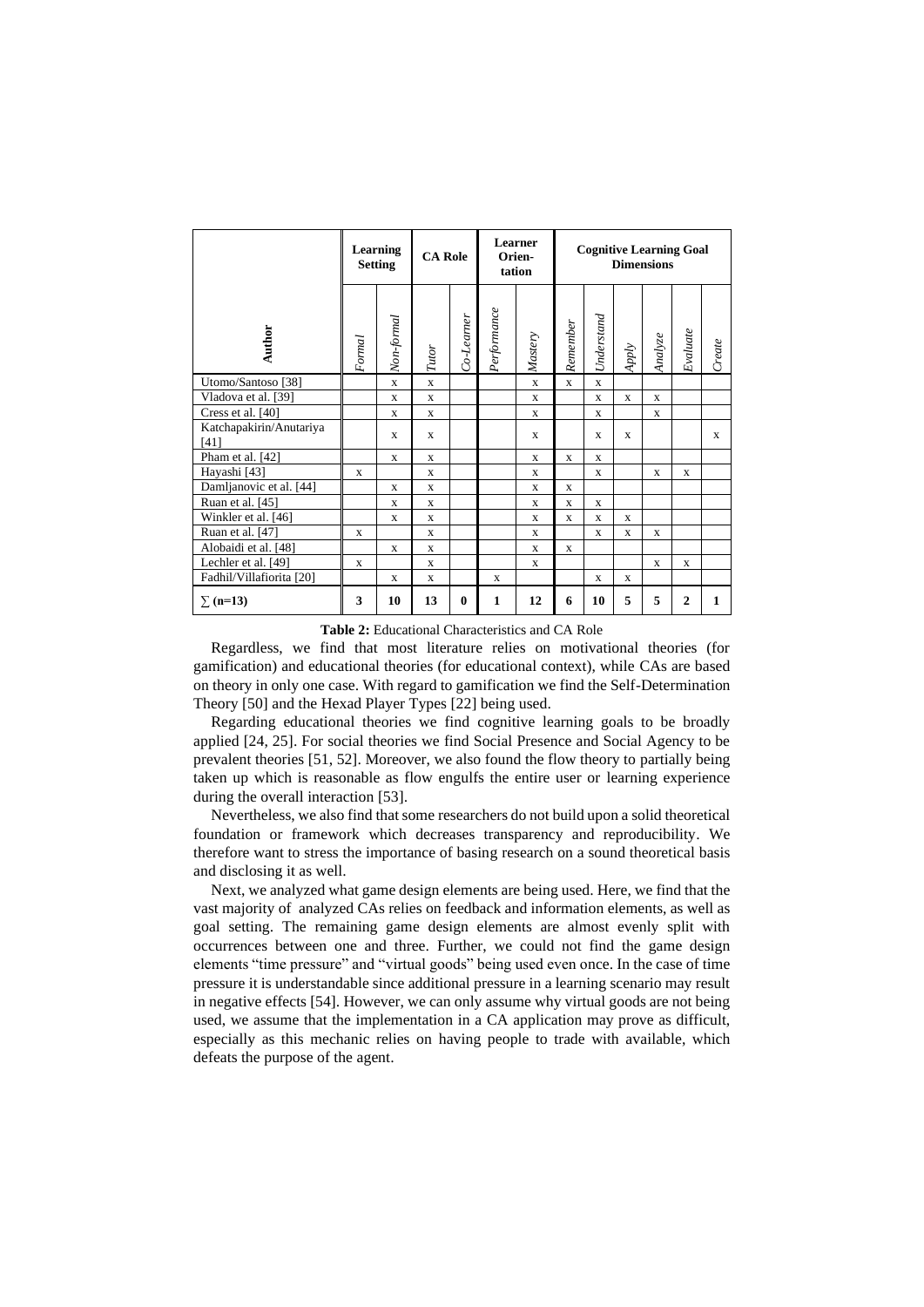|                          | <b>Theory Stream</b> | <b>Game Design Elements</b> |             |               |              |               |              |                  |              |              |              |             |              |              |
|--------------------------|----------------------|-----------------------------|-------------|---------------|--------------|---------------|--------------|------------------|--------------|--------------|--------------|-------------|--------------|--------------|
| Author                   | Motivational         | Social                      | Educational | Not disclosed | Points       | <b>Badges</b> | Ranking      | Feedback & Info  | Reminder     | Narrative    | Avatar       | Level       | Progress Bar | Goals        |
| Utomo/Santoso [38]       |                      | $\mathbf{x}$                |             |               |              | $\mathbf{x}$  |              | $\mathbf x$      | $\mathbf{x}$ |              | $\mathbf{X}$ |             | X            | $\mathbf{X}$ |
| Vladova et al. [39]      |                      |                             | $\mathbf x$ |               |              |               |              | $\mathbf x$      |              |              | $\mathbf x$  |             |              | $\mathbf x$  |
| Cress et al. [40]        | X                    |                             |             |               |              |               |              | $\mathbf x$      |              |              |              |             |              |              |
| Katchapakirin/           |                      |                             |             | $\mathbf x$   | $\mathbf x$  |               |              |                  |              |              |              | $\mathbf x$ | $\mathbf x$  | $\mathbf x$  |
| Anutariya [41]           |                      |                             |             |               |              |               |              |                  |              |              |              |             |              |              |
| Pham et al. [42]         |                      |                             |             | $\mathbf x$   |              |               |              |                  | X            |              |              |             |              | X            |
| Hayashi [43]             |                      |                             |             | X             |              |               |              | X                |              |              |              |             |              | X            |
| Damljanovic et al. [44]  |                      |                             |             | $\mathbf x$   |              |               |              | X                |              |              |              |             |              | $\mathbf{X}$ |
| Ruan et al. [45]         |                      |                             |             | $\mathbf x$   |              |               |              | $\mathbf x$      |              |              | $\mathbf x$  |             |              | $\mathbf{x}$ |
| Winkler et al. [46]      |                      |                             | X           |               |              |               |              | $\mathbf x$      |              |              |              |             |              | X            |
| Ruan et al. [47]         |                      |                             |             | $\mathbf x$   |              |               |              | $\mathbf x$      |              | X            |              |             |              | $\mathbf{x}$ |
| Alobaidi et al. [48]     | $\mathbf{x}$         |                             | X           |               |              |               |              | $\mathbf x$      |              | X            |              |             |              | X            |
| Lechler et al. [49]      | $\mathbf{X}$         |                             |             |               |              |               |              | $\mathbf x$      |              |              |              |             |              |              |
| Fadhil/Villafiorita [20] | $\mathbf x$          |                             |             |               | X            |               | X            |                  |              |              |              |             |              |              |
| $\Sigma$ (n=13)          | 4                    | 1                           | 3           | 6             | $\mathbf{2}$ | 1             | $\mathbf{1}$ | $\boldsymbol{9}$ | $\mathbf{2}$ | $\mathbf{2}$ | 3            | 1           | $\mathbf{2}$ | 10           |

**Table 3:** Theories and Game Design Elements

### **4.2 Framework for Gamifying Educational Conversational Agents**

Based on the results of our systematic literature analysis we construct a framework (see Figure 2) incorporating the theories and concepts we found in literature and presented in our theoretical background. We developed our framework as a theory-driven and outcome-oriented solution. Our framework is constructed in a three-layer design that follows the fundamental principles of Ames (1992) [26] of Task (i.e., learning goals conjoint with Anderson et al. 2001 [25]), Role and Relationship as well as Evaluation and Recognition. We then construct the framework using the relevant theories from out systematic literature analysis as well as theoretical background as fundament of each layer. The layers itself lead to the outcome of each layer and include the relevant design concepts for each layer. We explain the framework (see Figure 2) as follows.

The design of the learning experience or agent in this case starts with the selection of the intended cognitive learning goal dimension [24, 25] which is represented in the educational layer. To select the learning goals we here draw on the taxonomy by Anderson et al. (2001) [25]. Depending on the selected goals, the tasks (e.g., quizzes) are implied and selected. These represent the educational outcomes (i.e., what knowledge should be attained using which exercises). The next step or layer is the social layer. Implied by the chosen cognitive learning goal dimension, the role and relationship of the conversational educational CA to the learner can be derived and thus the social outcome. Here, we incorporate the social presence theory [51] and social agency theory [52]. The intention here is to define the role (i.e., presence of the agent) and the relationship (i.e., agency) of the CA. For example, a tutoring role with the agency to primarily teach knowledge. Moreover, we presume that on the one hand, the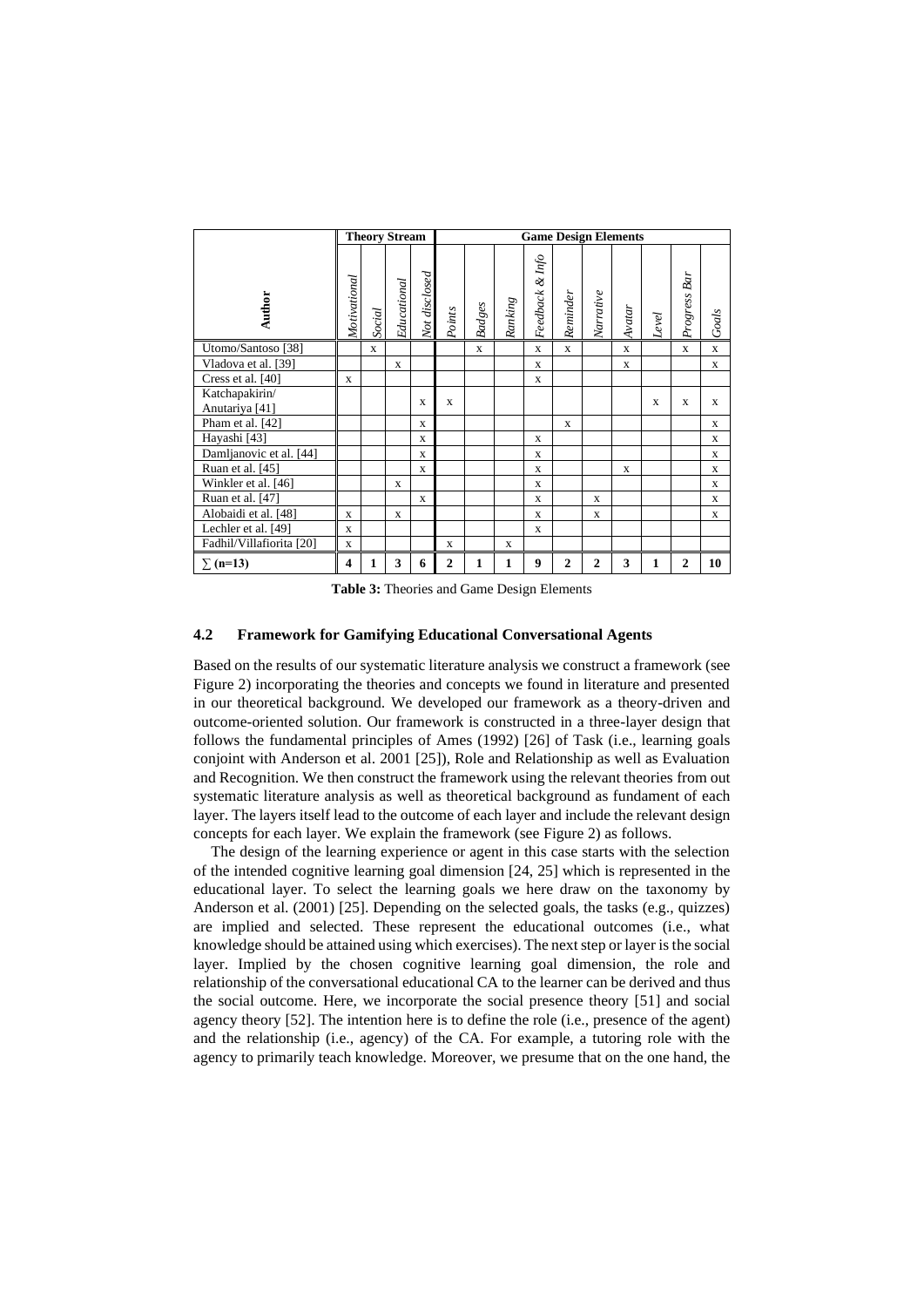lower the intended cognitive learning goal dimensions are set, the more the agent will lean towards a traditional tutoring role and thus more formal relationship to the learners. Whereas on the other hand, the higher the intended learning goals, the freer can and should the role of the agent be. We explain this by the complexity of the learning setting. Simple learning settings can use a straightforward approach, whereas complex high-level setting may require additional components as we can observe in analog learning settings (e.g., base vs. advanced learning) and is reflected in the dimensions [25]. On the one hand, when learners are expected to analyze and evaluate a case, they may require a more complex role like a sparring partner to be able to fully permeate the depths and widths of knowledge as well as to apply it correctly for problem solving [55]. On the other hand, more simplistic knowledge (i.e., simple knowledge basics) in order to learn the very foundations of a topic may not require such a complex relationship, instead a more formal and simple teacher may be sufficient [55].



**Figure 2:** Gamified Educational Conversational Agent Framework

Continuing down the framework, the last layer and step is the evaluation and recognition – the motivational layer. Here, the mechanism of ensuring motivation of the learner are selected. In this layer, the learner orientation [26] plays a crucial role as the orientation implies the game design elements to be chosen (i.e., competitive elements for performance; achieving elements for mastery). In this layer we draw on theories from the realm of gamification. The self-determination theory [50, 56] and hexad player types [22] are used as these theories or concepts explain the relationship between motivation and potential game design elements. The selection of appropriate game design elements along these concepts then represents the motivational outcome. Furthermore, we incorporate the flow theory [57] as an overarching frame because flow is intertwined in all three layers. The learning goals should neither be too boring nor too overwhelming, the interaction too must not be casually boring or anxiety introducing (i.e., strict teacher), as well as the game design elements, where flow is widely applied [58]. In summary, we use flow to engage learners as finding flow is an integral part of all activities of our lives [53].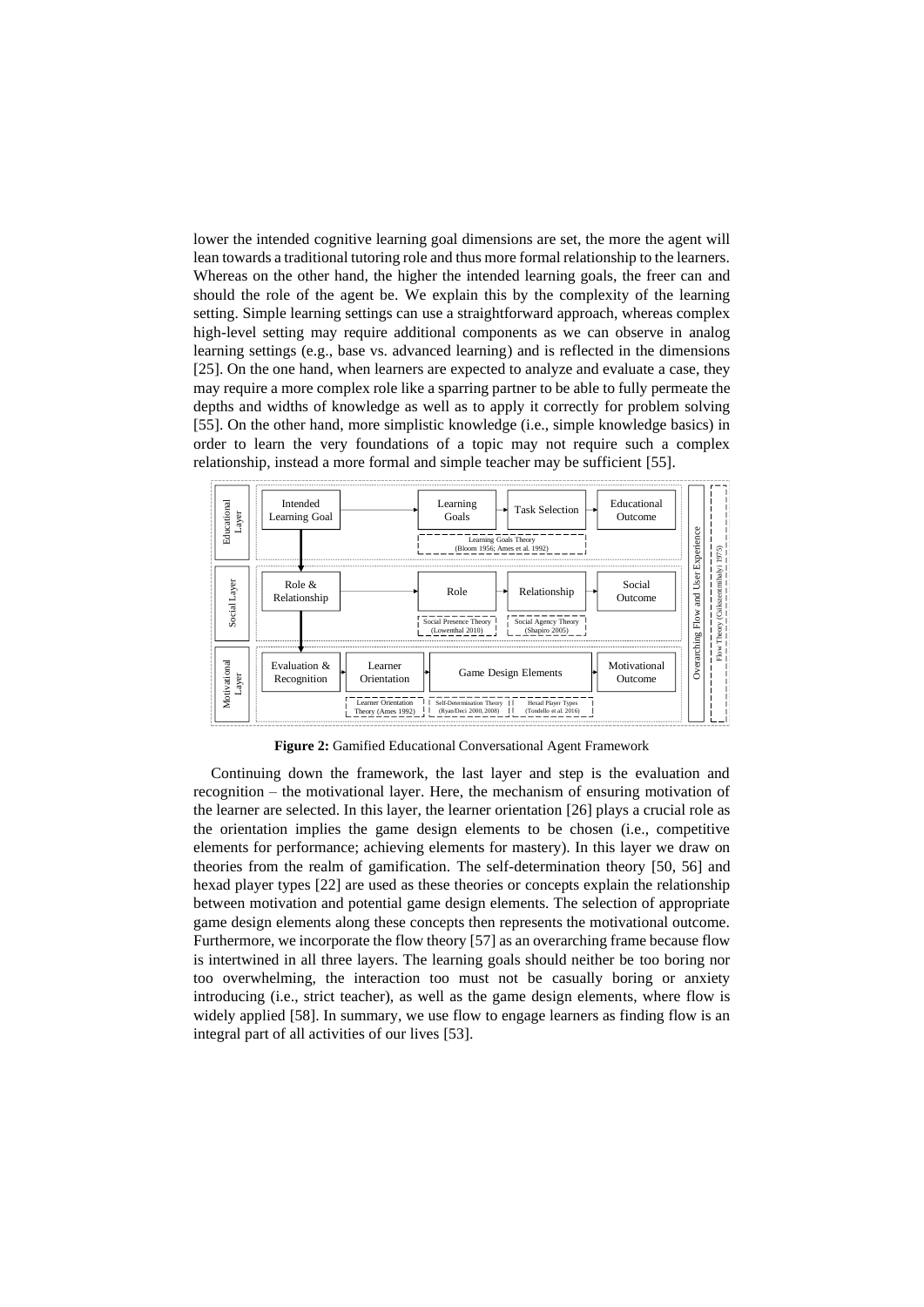#### **4.3 Presenting Micromate – A Gamified Educational Conversational Agent**

As proof of concept, we present Micromate (see Figure 3), a gamified educational CA that we developed with our framework. Micromate features what we consider the DNA of a good gamified educational CA based on the results of our systematic review and constructed framework. As presented above, the majority of gamified CAs address the lower-level cognitive learning goal dimensions (i.e., remember, understand). By focusing on these two lower-level cognitive learning goals of remembering and understanding [25], the selection of tasks or exercises will be focused on simple question answering, quizzes and multiple choice assignments. The educational outcome here is to teach learners the basics of a topic (e.g., basics of IT security), make them remember the fundamentals and understand the implications relevant to their field of study or training on the job.



**Figure 3:** Micromate – A Gamified Educational Conversational Agent

Next, in the social layer we define the role and relationship of our agent. Because we focus on this lower level, *Micromate* will fulfill the role of a tutor in the rather traditional sense, (i.e., ask and evaluate questions like a tutor or teacher). Thus, considering the social agency theory [52] (i.e., teach basics) and social presence theory [51] (i.e., as tutor), *Micromate* presents itself a rather formal relationship with the agency to primarily teach. Lastly, we conceptualize the motivational layer. Here, we focus on the mastery orientation [26] of learners because of the potential drawbacks that performance orientation and related game design elements can introduce [54]. These kind of elements have so far delivered mixed effects in research and should be handled carefully [54]. Drawing on the self-determination theory [50, 56] and the hexad player types [22] we primarily focus on individuals in accordance with the learner orientation, hence our motivational outcome targeted at intrinsic motivation. Here, we focus mainly on the types of achievers, players and free spirits that show the most overlap with our targeted mastery-oriented learners that can be observed in the game design elements these types respond to. These player types thrive by unlocking and collecting things (e.g., badges), progression (e.g., progressive badges, levels) and challenging tasks [59]. Moreover, these three player types reflect the majority of the population and thus are a good starting point for gamification. [59].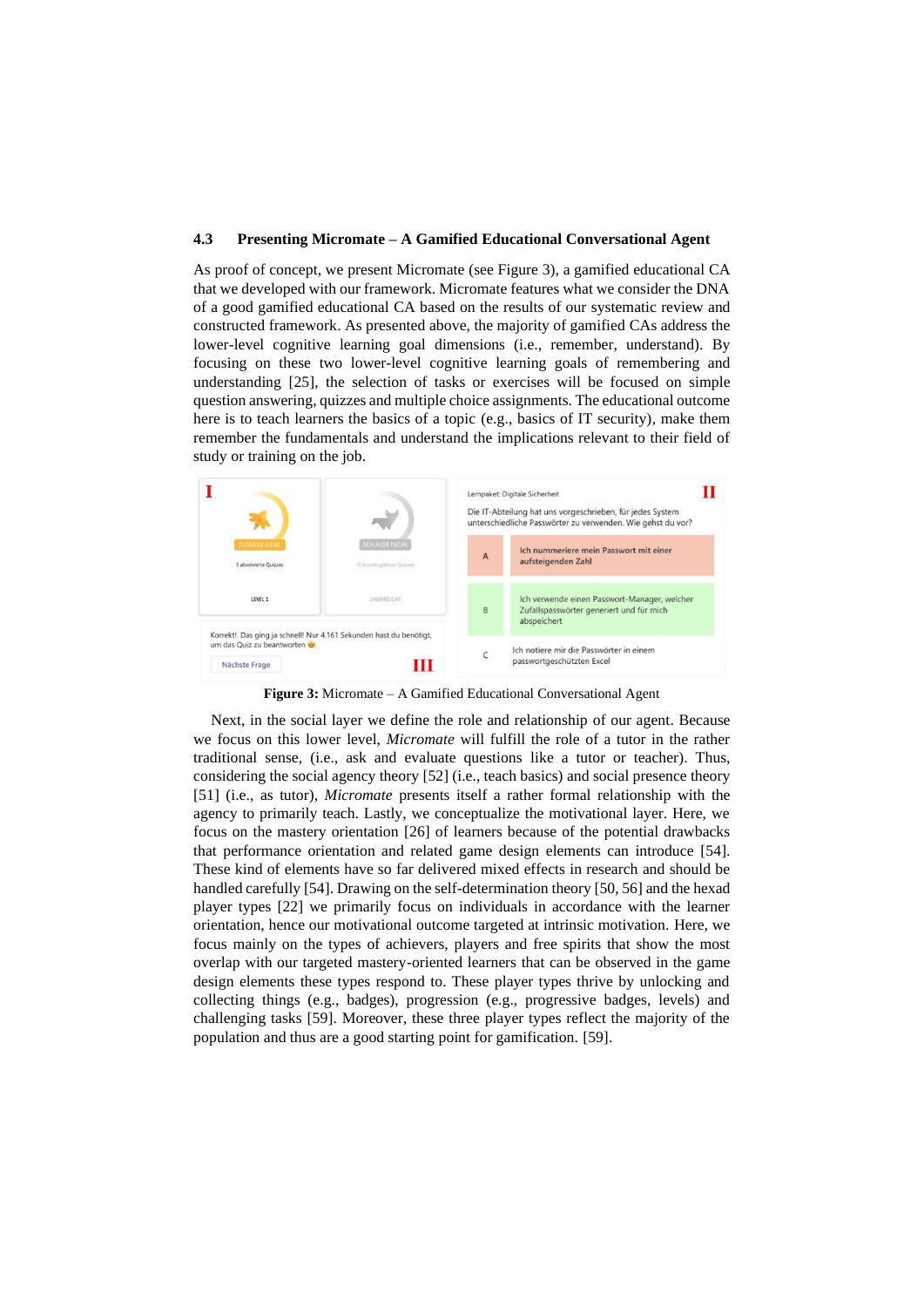Overall, by choosing and appropriate setting, challenging but not too difficult tasks as well as appealing game design elements, we ensure that the learners is kept in a pleasant or enjoyable learning flow [53, 58], building a good learning experience. *Micromate* is implemented as Microsoft Teams plugin, featuring tasks and tutoringrole interaction (see II and III), as well as motivational components, particularly unlockable badges that can be collected through challenges (see I).

## **5 Discussion, Contributions, and Conclusion**

As our research is primarily based on literature, we want to start with highlighting the existing issues and gaps as well as potential future research opportunities. Firstly, we want to point out that although we conducted a systematic review of literature, after filtering only 13 relevant articles remained. This may signify that research on this topic is still in a rather early stage, thus requiring further research. Research discusses how to consider motivational elements to support collaborative CAs that aim to contribute to better group cooperation. Because human-computer collaboration has still some unanswered questions, we consider this a potential opportunity for future research [60]. Especially as collaborative co-learners could be useful for more higher-level learning goals like argumentative tasks. Furthermore, when looking at the theories, the articles we analyzed rely on, we have to outline that many authors either do not use or do not disclose a theoretical background. A theoretical basis to create CAs could assist to better predict and understand why and how users react towards interacting with CAs, for example when issues occur during the interaction [61]. This is also true for the used methodology. We noticed that many authors simply apply gamification to their CAs and just briefly specify the design making it challenging for others to apply such designs to other agents. Therefore, we consider our framework as a tool to bridge this gap and provide a theoretical fundament. However, our research is not without limitations. While the framework is a systematic solution for text-based CAs, it may not be appropriate for voice-based CAs, as we did not include literature for them. Therefore, we urge future research to expand our framework to cover voice as well. With the continuous success of voice agents like Alexa a systematic framework may become a necessity in future. Overall, our study contributes to theory and practice. From a theoretical perspective, we present a framework that summarizes important aspects to be considered once gamifying an educational CA. Therefore, we combine different streams of literature involving learning and motivational theories. Additionally, we consolidate literature about educational CAs and explain how they were used in combination with game elements. From a practical perspective, we present our framework and our developed agent *Micromate*, to support practitioners in developing gamification concepts for CAs. Our framework can provide guidance to practitioners by presenting what needs to be considered once creating a gamified educational conversational agent. Concluding, with our work we provide clarification about the relevance and meaning of gamifying CAs in the context of digital education and support practitioners in creating such agents, by presenting our developed conceptual framework that we hope researchers find useful to base future research on.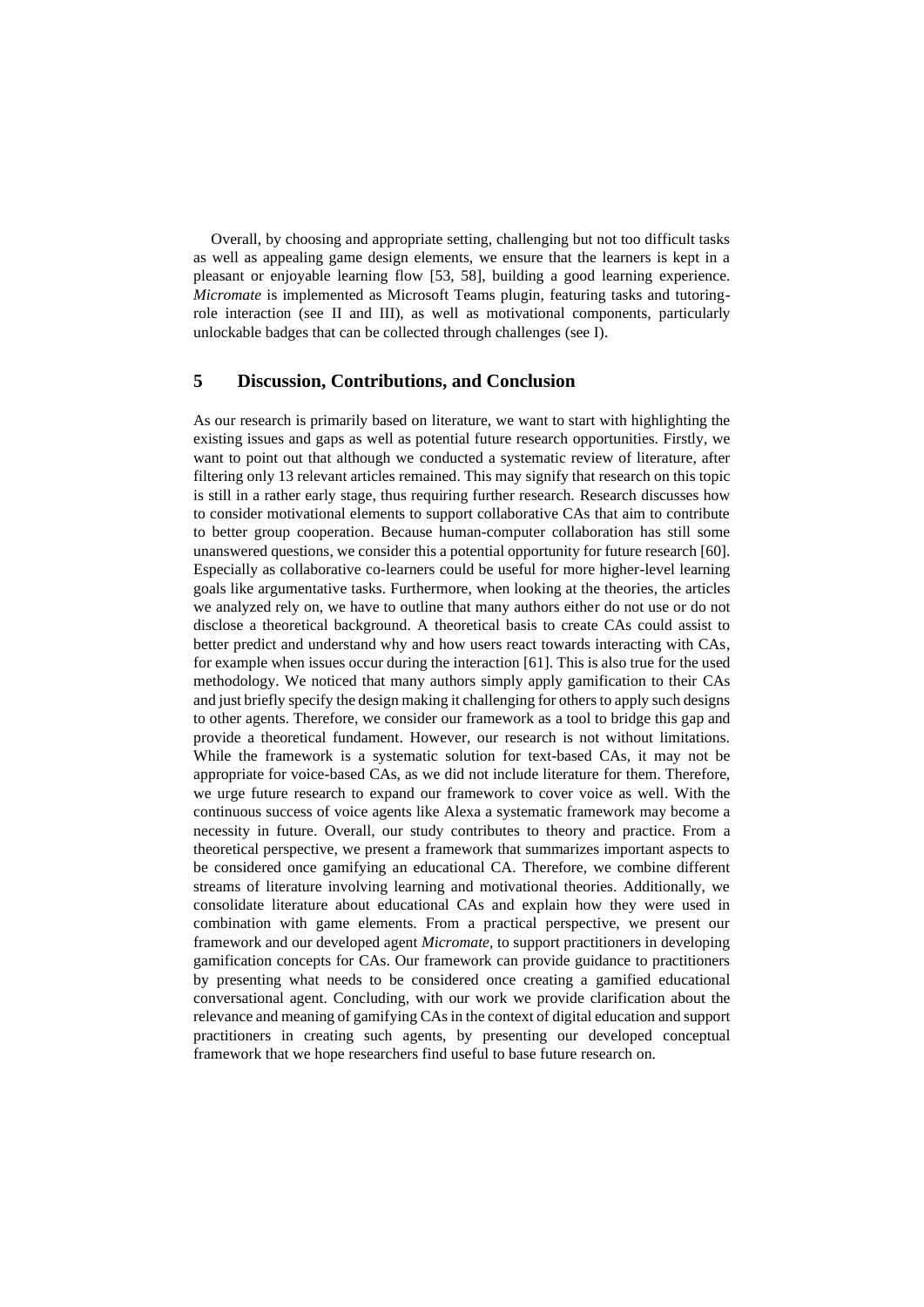### **References**

- 1. Almahri, F.J., Bell David, Arzoky, M.: Augmented education within a physical space. UK Academy for Information Systems Conference Proceedings 2019. 45., vol. , 1–12 (2019)
- 2. Hobert, S.: Say Hello to 'Coding Tutor'! Design and Evaluation of a Chatbot-based Learning System Supporting Students to Learn to Program. In: Fortieth International Conference on Information Systems, pp. 1–17 (2019)
- 3. Wellnhammer, N., Dolata, M., Steigler, S., Schwabe, G.: Studying with the Help of Digital Tutors: Design Aspects of Conversational Agents that Influence the Learning Process. In: Proceedings of the 53rd Hawaii International Conference on System Sciences, pp. 146–155. University of Hawai'i at Manoa, o.O. (2020)
- 4. Hien, H.T., Cuong, P.-N., Le Nam, N.H., Nhung, Ho Le Thi Kim, Le Thang, D.: Intelligent Assistants in Higher-Education Environments: The FITEBot, a Chatbot for Administrative and Learning Support. In: SoICT 2018: Proceedings of the Ninth International Symposium on Information and Communication Technology, pp. 69–76. Association for Computing Machinery, New York, NY, USA (2018)
- 5. Kim, S., Song, K., Lockee, B., Burton, J.: What is Gamification in Learning and Education? In: Kim, S., Song, K., Lockee, B., Burton, J. (eds.) Gamification in Learning and Education, pp. 25–38. Springer International Publishing, Cham (2018)
- 6. Lotze, N.: Chatbots. Eine linguistische Analyse. Peter Lang, Frankfurt am Main (2016)
- 7. Knote, R., Janson, A., Söllner, M., Leimeister, J.M.: Classifying Smart Personal Assistants: An Empirical Cluster Analysis. In: Proceedings of the 52nd Hawaii International Conference on System Sciences, pp. 2024–2033. o.O. (2019)
- 8. Knote, R., Janson, A., Söllner, M., Leimeister, J.M.: Value Co-Creation in Smart Services: A Functional Affordances Perspective on Smart Personal Assistants. JAIS, vol. 22, 418–458 (2021)
- 9. Luo, C.J., Wong, V.Y.L., Gonda, D.E.: Code Free Chatbot Development. In: Joyner, D., Kizilcec, R., Singer, S. (eds.) Proceedings of the Seventh ACM Conference on Learning @ Scale, pp. 233–235. ACM (2020)
- 10. Gupta, S., Jagannath, K., Aggarwal, N., Sridar, R., Wilde, S., Chen, Y.: Artificially Intelligent (AI) Tutors in the Classroom: A Need Assessment Study of Designing Chatbots to Support Student Learning. In: Xu, D., Jiang, J., Kim, H.-W. (eds.) Twenty-Third Pacific Asia Conference on Information Systems, o.S. o.O. (2019)
- 11. Koelwel, D.: Chatbots im E-Commerce: Entwicklung eilt der Akzeptanz voraus (2019), https://www.estrategy-magazin.de/e-commerce/artikel/chatobots-im-e-commerceentwicklung-eilt-der-akzeptanz-voraus-001543.html
- 12. Pricilla, C., Lestari, D.P., Dharma, D.: Designing Interaction for Chatbot-Based Conversational Commerce with User-Centered Design. In: 5th International Conference on Advance Informatics: Concepts, Theory and Applications. ICAICTA, August 14-17, 2018, Beyond Resort, Krabi, Thailand, pp. 244–249. IEEE, Piscataway, NJ (2018)
- 13. Adam, M., Wessel, M., Benlian, A.: AI-based chatbots in customer service and their effects on user compliance. Electron Markets, vol. (2020)
- 14. Brandtzaeg, P.B., Folstad, A.: Chatbots: changing user needs and motivations. interactions, vol. 25, 38–43 (2018)
- 15. Deterding, S., Dixon, D., Khaled, R., Nacke, L.: From Game Design Elements to Gamefulness: Defining "Gamification". Proceedings of the 15th International Academic MindTrek Conference Envisioning Future Media Environments, vol. , 9–15 (2011)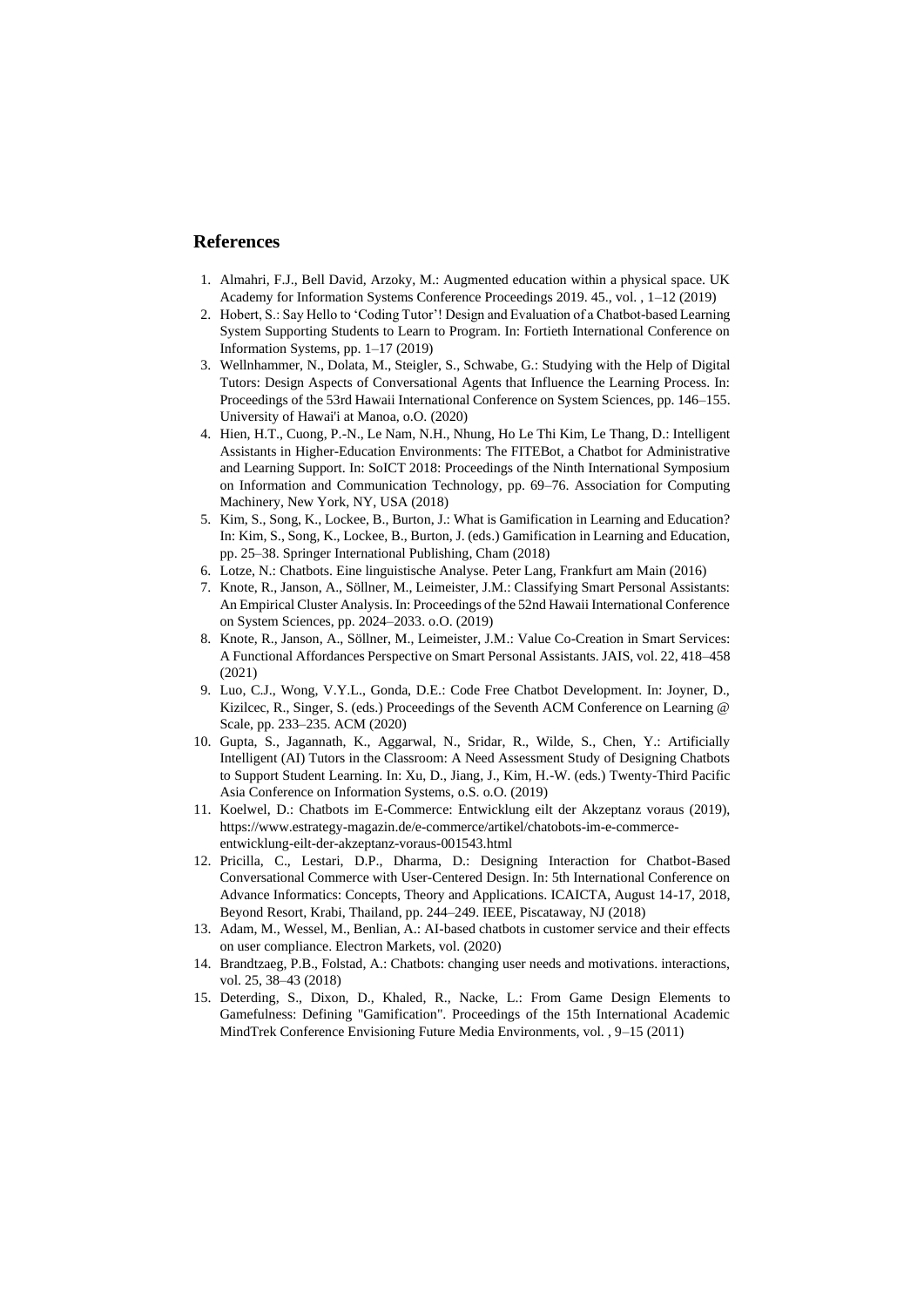- 16. Hamari, J., Koivisto, J., Sarsa, H.: Does Gamification Work? -- A Literature Review of Empirical Studies on Gamification. In: 2014 47th Hawaii International Conference on System Sciences, pp. 3025–3034. IEEE (2014)
- 17. Yildirim, I.: The effects of gamification-based teaching practices on student achievement and students' attitudes toward lessons. The Internet and Higher Education, vol. 33, 86–92 (2017)
- 18. Smutny, P., Schreiberova, P.: Chatbots for learning: A review of educational chatbots for the Facebook Messenger. Computers & Education, vol. 151 (2020)
- 19. Benner, D., Schöbel, S., Janson, A.: Exploring the State-of-the-Art of Persuasive Design for Smart Personal Assistants. Wirtschaftsinformatik, vol. 16 (2021)
- 20. Fadhil, A., Villafiorita, A.: An Adaptive Learning with Gamification & Conversational UIs. In: Bielikova, M., Herder, E., Cena, F., Desmarais, M. (eds.) Adjunct Publication of the 25th Conference on User Modeling, Adaptation and Personalization - UMAP '17, pp. 408–412. ACM Press, New York, New York, USA (2017)
- 21. Benotti, L., Martínez, M.C., Schapachnik, F.: Engaging high school students using chatbots. In: Cajander, Å. (ed.) Proceedings of the ACM Innovation and Technology in Computer Science Education Conference. June 21 - 25, 2014, Uppsala, Sweden, pp. 63–68. ACM, New York, NY (2014)
- 22. Tondello, G.F., Wehbe, R.R., Diamond, L., Busch, M., Marczewski, A., Nacke, L.E.: The Gamification User Types Hexad Scale. In: Cox, A., Toups, Z.O., Mandryk, R.L., Cairns, P., vanden Abeele, V., Johnson, D. (eds.) Proceedings of the 2016 Annual Symposium on Computer-Human Interaction in Play - CHI PLAY '16, pp. 229–243. ACM Press, New York, New York, USA (2016)
- 23. Super, J., Keller, R.H., Betts, T.K., Roach Humphreys, J.: Simulation Games: Learning Goal Orientations and Norms for Knowledge Sharing. Proceedings, vol. 2019, 15436 (2019)
- 24. Bloom, B.S.: Taxonomy of educational objectives: The classification of educational goals. Cognitive domain, vol. (1956)
- 25. Anderson, L.W., Krathwohl, D.R., Airasian, P.W. (eds.): A taxonomy for learning, teaching, and assessing. A revision of Bloom's taxonomy of educational objectives, vol. . Longman, New York (2001)
- 26. Ames, C.: Classrooms: Goals, structures, and student motivation. Journal of Educational Psychology, vol. 84, 261–271 (1992)
- 27. Hauswald, J., Laurenzano, M.A., Zhang, Y., Yang, H., Kang, Y., Li, C., Rovinski, A., Khurana, A., Dreslinski, R.G., Mudge, T., et al.: Designing Future Warehouse-Scale Computers for Sirius, an End-to-End Voice and Vision Personal Assistant. ACM Trans. Comput. Syst., vol. 34, 1–32 (2016)
- 28. Gupta, S., Jagannath, K., Aggarwal, N., Sridar, R., Wilde, S., Chen, Y.: Artificially Intelligent (AI) Tutors in the Classroom: A Need Assessment Study of Designing Chatbots to Support Student Learning. In: Xu, D., Jiang, J., Kim, H.-W. (eds.), o.S. o.O. (2019)
- 29. Hien, H.T., Cuong, P.-N., Le Nam, N.H., Nhung, Ho Le Thi Kim, Le Thang, D.: Intelligent Assistants in Higher-Education Environments: The FITEBot, a Chatbot for Administrative and Learning Support, pp. 69–76. Association for Computing Machinery, Danang City, Vietnam (2018)
- 30. Schöbel, S.M., Janson, A., Söllner, M.: Capturing the complexity of gamification elements: a holistic approach for analysing existing and deriving novel gamification designs. European Journal of Information Systems, vol. , 1–28 (2020)
- 31. Ackerman, R., Lauterman, T.: Taking reading comprehension exams on screen or on paper? A metacognitive analysis of learning texts under time pressure. Computers in Human Behavior, vol. 28, 1816–1828 (2012)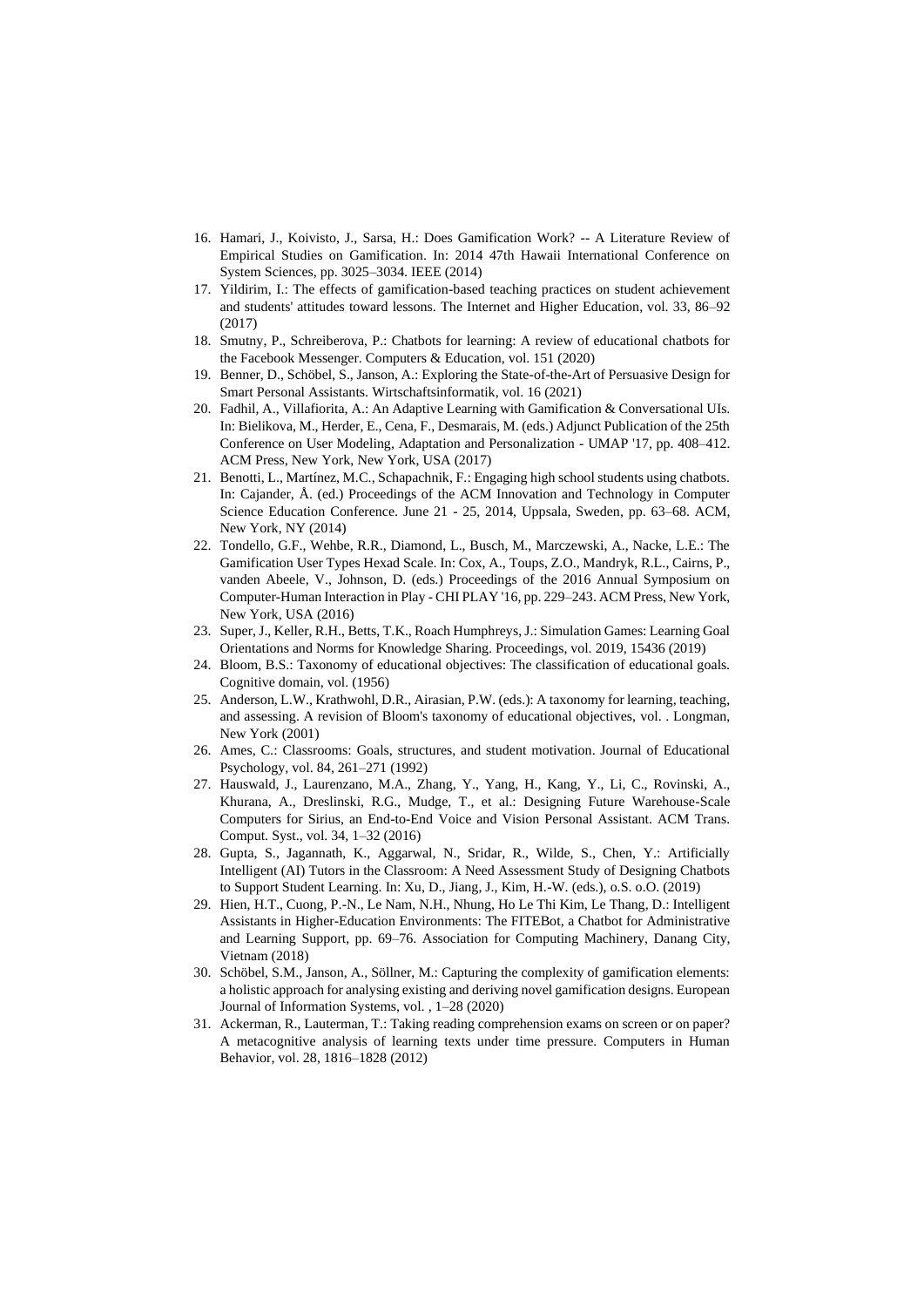- 32. Kang, D., Santhanam, R.: A Longitudinal Field Study of Training Practices in a Collaborative Application Environment. Journal of Management Information Systems, vol. 20, 257–281 (2003)
- 33. Dokukina, I., Gumanova, J.: The rise of chatbots new personal assistants in foreign language learning. Procedia Computer Science, vol. 169, 542–546 (2020)
- 34. Janson, A., Söllner, M., Leimeister, J.M.: Ladders for Learning: Is Scaffolding the Key to Teaching Problem-Solving in Technology-Mediated Learning Contexts? AMLE, vol. 19, 439–468 (2020)
- 35. Weick, K.E.: Theory Construction as Disciplined Imagination. The Academy of Management Review, vol. 14, 516 (1989)
- 36. Vom Brocke, J., Simons, A., Riemer, K., Niehaves, B., Plattfaut, R.: Standing on the Shoulders of Giants: Challenges and Recommendations of Literature Search in Information Systems Research. CAIS, vol. 37 (2015)
- 37. Webster, J., Watson, R.T.: Analyzing the Past to Prepare for the Future: Writing a literature Review. MIS Quarterly, vol. , 13–21 (2002)
- 38. Utomo, A.Y., Santoso, H.B.: Development of gamification-enriched pedagogical agent for e-Learning system based on community of inquiry. In: Sari, E., Hariandja, J., Tedjasaputra, A., Santoso, H.B., Kaburuan, E.R., Santoso, P.I. (eds.) Proceedings of the International HCI and UX Conference in Indonesia, pp. 1–9. ACM (2015)
- 39. Vladova, G., Haase, J., Rüdian, L.S., Pinkwart, N.: Educational Chatbot with Learning Avatar for Personalization. In: Twenty-fifth Americas Conference on Information Systems, pp. 279–289 (2019)
- 40. Cress, U., Dimitrova, V., Specht, M.: Learning in the synergy of multiple disciplines. 4th European Conference on Technology Enhanced Learning, EC-TEL 2009, Nice, France, September 29-October 2, 2009 proceedings. Springer, Berlin, New York (2009)
- 41. Katchapakirin, K., Anutariya, C.: An Architectural Design of ScratchThAI. In: Unknown (ed.) Proceedings of the 10th International Conference on Advances in Information Technology - IAIT 2018, pp. 1–7. ACM Press (2018)
- 42. Pham, X.L., Pham, T., Nguyen, Q.M., Nguyen, T.H., Cao, T.T.H.: Chatbot as an Intelligent Personal Assistant for Mobile Language Learning. In: Proceedings of the 2018 2nd International Conference on Education and E-Learning, pp. 16–21. ACM (2018)
- 43. Hayashi, Y.: Explanation Activities with a Pedagogical Agent in an Online Task. In: Begole, B., Kim, J., Inkpen, K., Woo, W. (eds.) Proceedings of the 33rd Annual ACM Conference Extended Abstracts on Human Factors in Computing Systems, pp. 1457–1460. ACM (2015)
- 44. Damljanovic, D., Miller, D., O'Sullivan, D.: Learning from Quizzes Using Intelligent Learning Companions. In: Schwabe, D., Almeida, Virgílio, Glaser, Hartmut (eds.) WWW 2013 Companion - Proceedings of the 22nd International Conference on World Wide Web, pp. 435–437. Association for Computing Machinery (2013)
- 45. Ruan, S., Jiang, L., Xu, J., Tham, B.J.-K., Qiu, Z., Zhu, Y., Murnane, E.L., Brunskill, E., Landay, J.A.: QuizBot. In: Brewster, S., Fitzpatrick, G., Cox, A., Kostakos, V. (eds.) Proceedings of the 2019 CHI Conference on Human Factors in Computing Systems - CHI '19, pp. 1–13. ACM Press, New York, New York, USA (2019)
- 46. Winkler, R., Hobert, S., Salovaara, A., Söllner, M., Leimeister, J.M.: Sara, the Lecturer: Improving Learning in Online Education with a Scaffolding-Based Conversational Agent. In: Bernhaupt, R., Mueller, F.'., Verweij, D., Andres, J., McGrenere, J., Cockburn, A., Avellino, I., Goguey, A., Bjørn, P., Zhao, S. et al. (eds.) Proceedings of the 2020 CHI Conference on Human Factors in Computing Systems, pp. 1–14. Association for Computing Machinery, [S.l.] (2020)